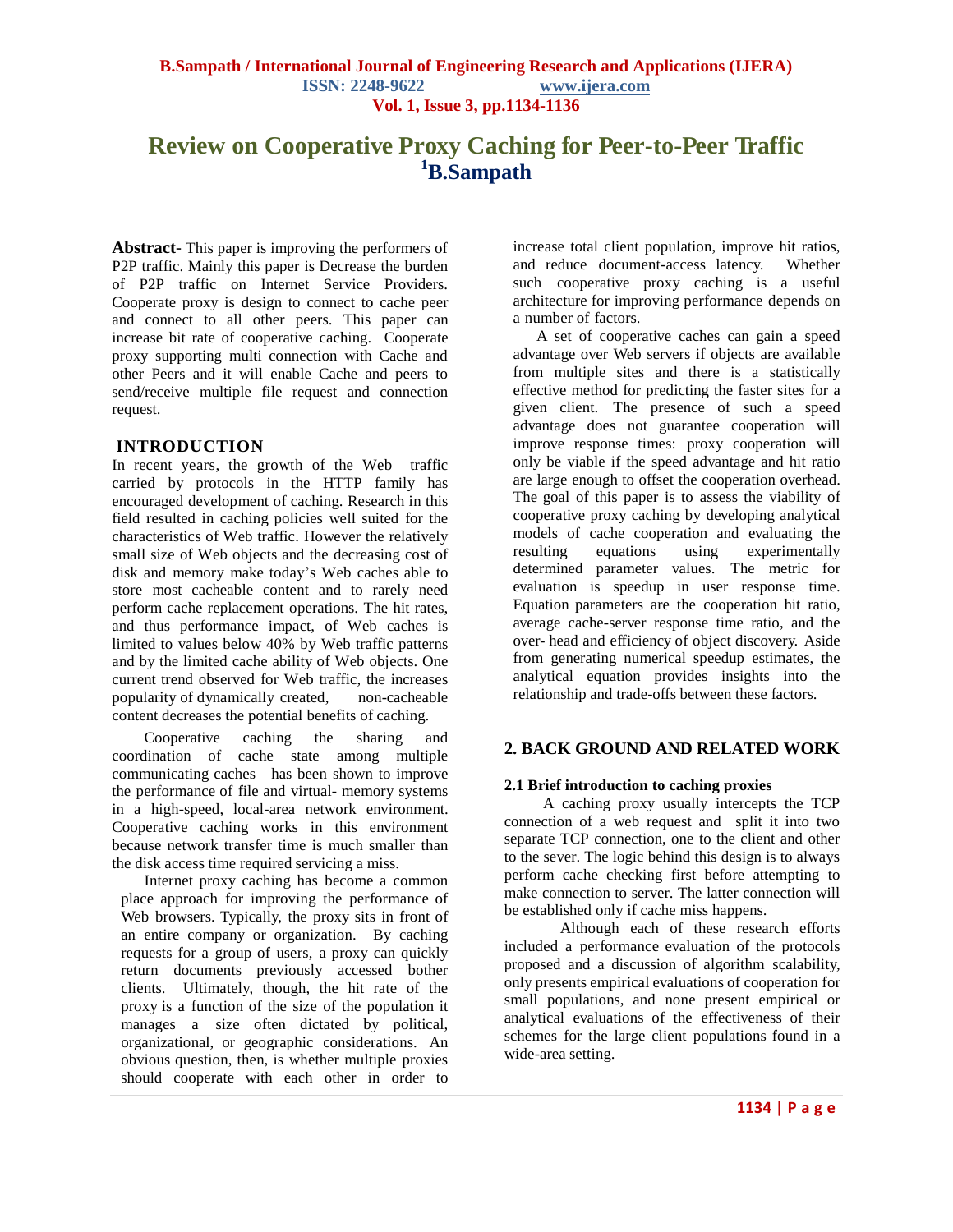## **B.Sampath / International Journal of Engineering Research and Applications (IJERA) ISSN: 2248-9622 www.ijera.com Vol. 1, Issue 3, pp.1134-1136**

#### **3 RELATED WORK**

Web tracing and caching are highly active research areas. Recent studies of Web traffic include analyses of Web access traces from the perspective of browsers earlier tracing studies were limited in request rate, number of requests, and diversity of population. The most recent tracing studies have been larger and more diverse.

In addition to static analysis, some studies have also used trace-driven cache simulation to characterize the locality and sharing properties of very large traces and to study the effects of cookies, aborted connections, and persistent connections on the performance of proxy caching. P2P measurement studies have thus far been limited, usually focused on topological characteristics of P2P networks based on flow level analysis, or investigating properties such as bottleneck bandwidths, the possibility of caching, or the availability of content. In general, the analysis and modeling community tends to neglect P2P traffic and/or assume that it generally behaves like other traffic.

P2P traffic is a significant fraction of total workload. According to Sprint's IP Monitoring Project, for August 2002, for the majority of the monitored links in New York and San Jose, P2P traffic is approximately 20% of the total volume. Over the same time interval, the other TCP traffic category in Sprint's network increased. This category includes TCP traffic that cannot be classified using known port numbers, which may imply that P2P traffic is shifting from known to arbitrary ports. This increase in unclassified traffic is consistent with comments in, where the authors observe an increase in unclassified TCP and web traffic when certain port numbers (Fast track ports) are rate-limited, implying use of nonstandard port numbers by P2P applications.

#### **4. Peer to peer traffic:**



Primary applications of network coding include file distribution and multimedia streaming in peer-to-peer (P2P) overlay networks, data persistence in sensor networks, and information delivery in wireless networks. Incorporation of network coding into these applications brings many benefits such as throughput improvement, energy efficiency, and delay minimization.

Experience on caching Web objects research translate directly to P2P file-sharing traffic, in particular Fast Track traffic? The salient features of this traffic, mainly large file sizes, file size variability, and ability to split a single file download into tens of download sessions over extended durations, suggest that a cache for this traffic may behave differently than a pure "Web" cache. Yet to date there has been only limited work on cache ability of this traffic.

There has also been extensive work on cooperative Web caching as a technique to reduce access latency and bandwidth consumption. Cooperative Web caching proposals include hierarchical schemes like Harvest and Squid, hashbased schemes, directory-based schemes and multicast-based schemes.

## **4 CONCLUSIONS:**

This paper analyses the potential cooperate

Caches for P2P traffic. Decrease the load on peer to peer traffic. Increases the bit rate bit rate of cooperative caching. Cooperative caching the sharing and coordination of cache state among multiple communicating caches has been shown to improve the performance of file and virtual- memory systems in a high-speed,

**REFERENCES**[1] A. Wierzbicki, N. Leibowitz, M. Ripeanu, and R. Wozniak, "Cache replacement policies revisited: The case of P2P traffic," in *Proc. of Inter- national Workshop on Global and Peer-to-Peer Computing (GP2P'04)* Chicago, IL, April 2004, pp. 182–189.

[2] T. Karagiannis, A. Broido, N. Brownlee, K. C. Claffy, and M. Faloutsos, "Is P2P dying or just hiding?" in *Proc. of IEEE Global Telecommunications Conference (GLOBECOM'04)*, Dallas, TX, November 2004, pp. 1532–1538.

[3] S. Dykes and K. Robbins, "Limitations and benefits of cooperative proxy caching," *IEEE Journal*